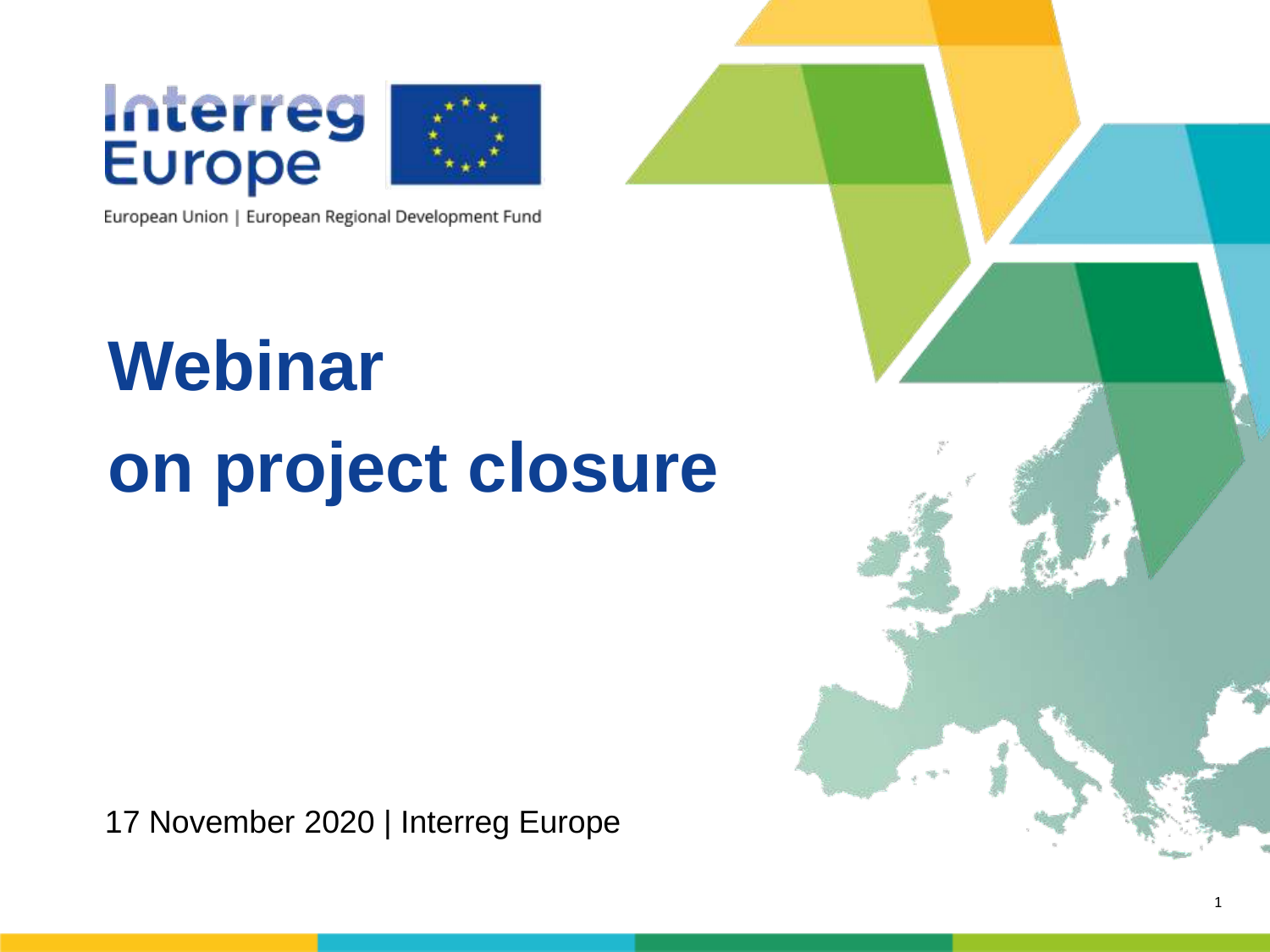#### **Webinar agenda**



#### **10:00 Introduction**

#### **Alexia Bellemin**

Joint Secretariat, Finance Officer

#### **10:05 How to deal with the closure of your project Aleksandra Niechajowicz**

Joint Secretariat, Coordinator – Project Finances

#### **10:20 Project testimony**

**Ignacio Rada (IkerConsulting)**

University of Bremen, Germany, P2L2 project

#### **10:30 Q&A**

**10:45 End of the webinar**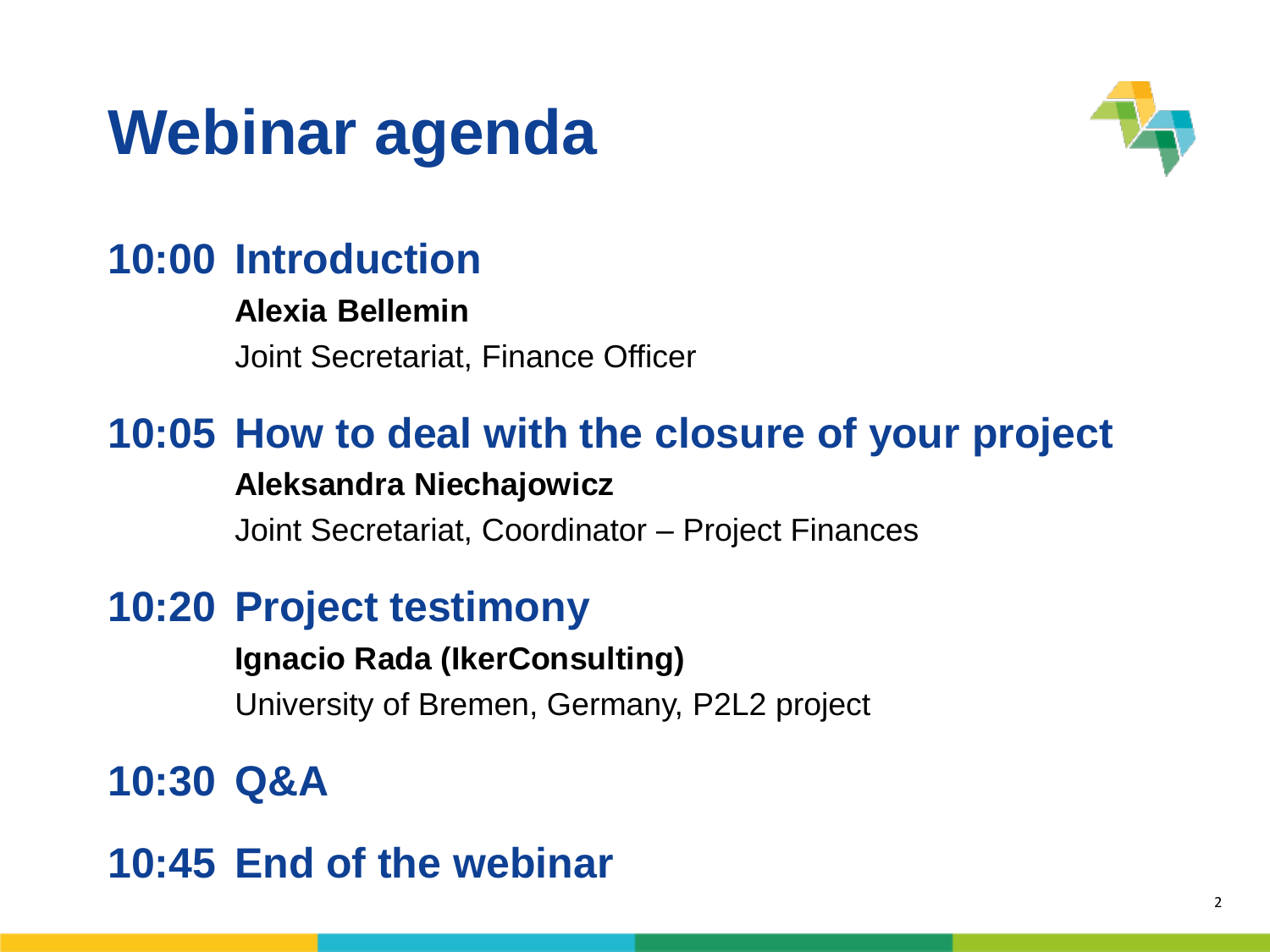# **Interreg**<br>Europe



European Union | European Regional Development Fund

### **Project closure**

#### Aleksandra Niechajowicz Coordinator– Project Finances | Interreg Europe Secretariat *a.niechajowicz@interregeurope.eu*

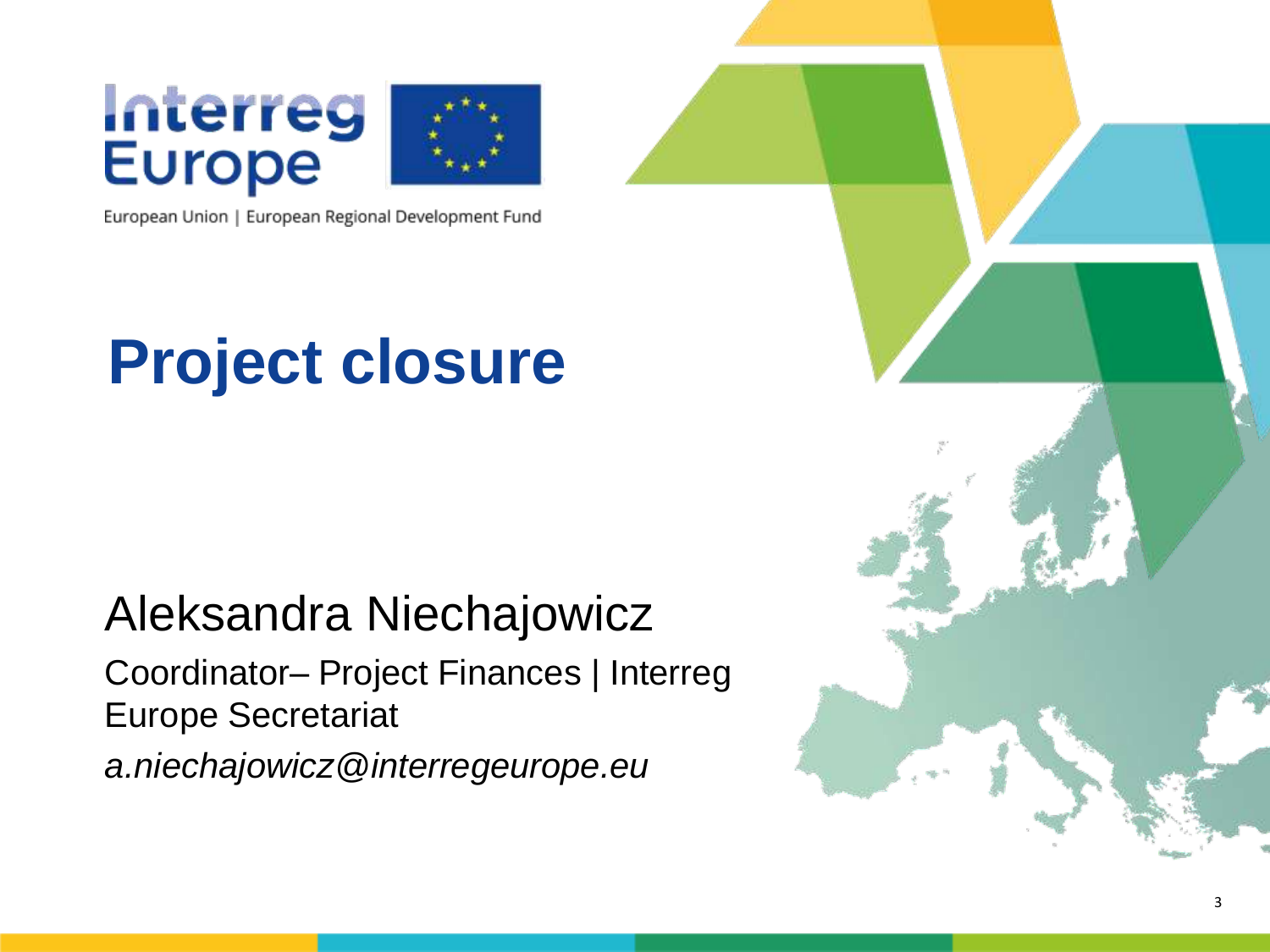### **All costs paid & activities finalised by project's end date**

Dedicate the **last three months** of the project to the **administrative closure** of the project!

- Submission date of last report  $=$  project end date  $=$ end date of eligibility of costs
- Avoid organising content-related activities close to the project end
- All payments claimed in the last PR have been debited from the bank account
- No advance payments (first level control!)

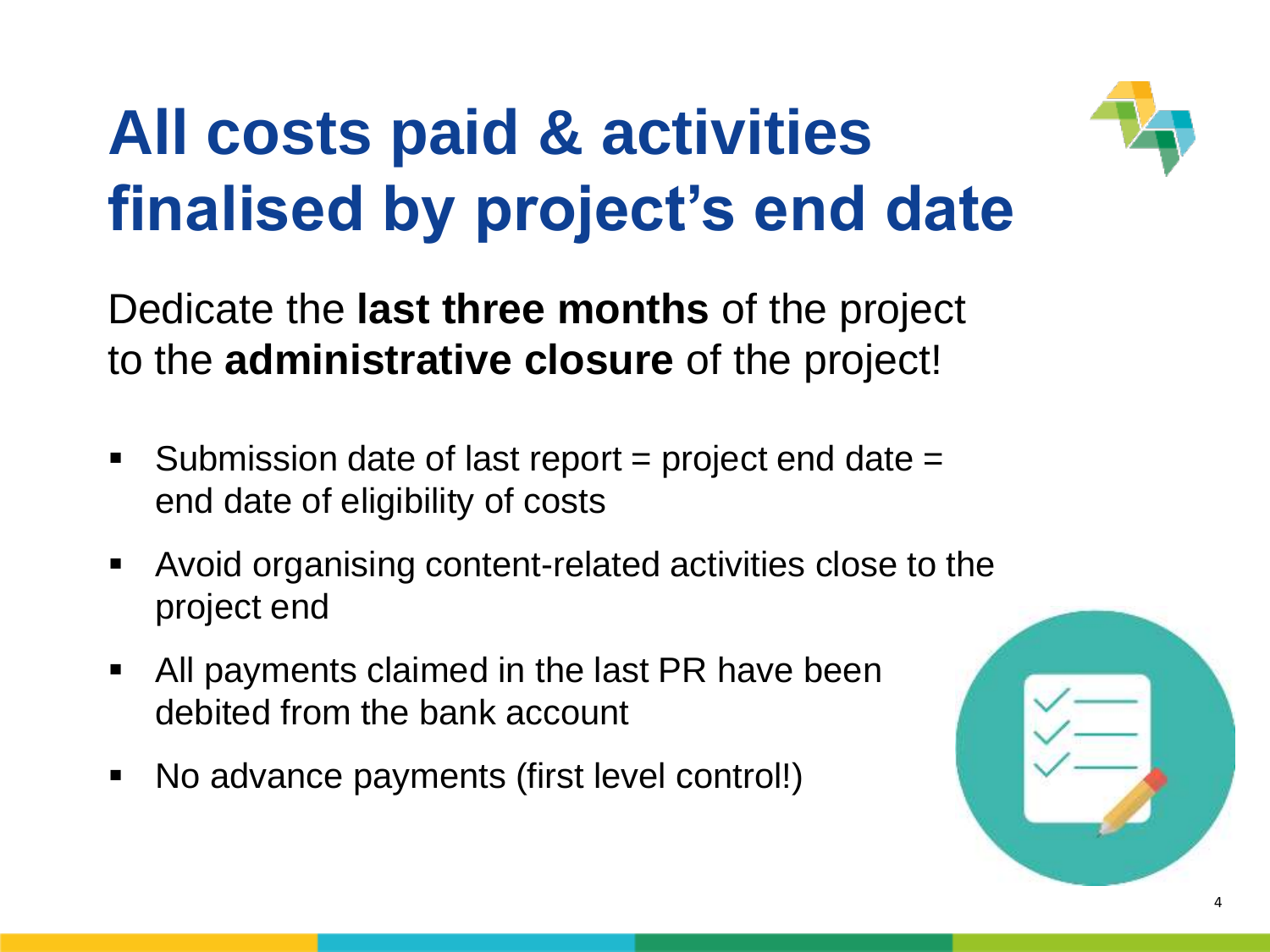### **All costs paid & activities finalised by project's end date**



- Go through the closure guidelines with the partnership
- **Define early deadlines to ensure a timely submission of** the last report (due by the project end date!)
- **Closely monitor the progress made by the partners to** avoid severe delays



5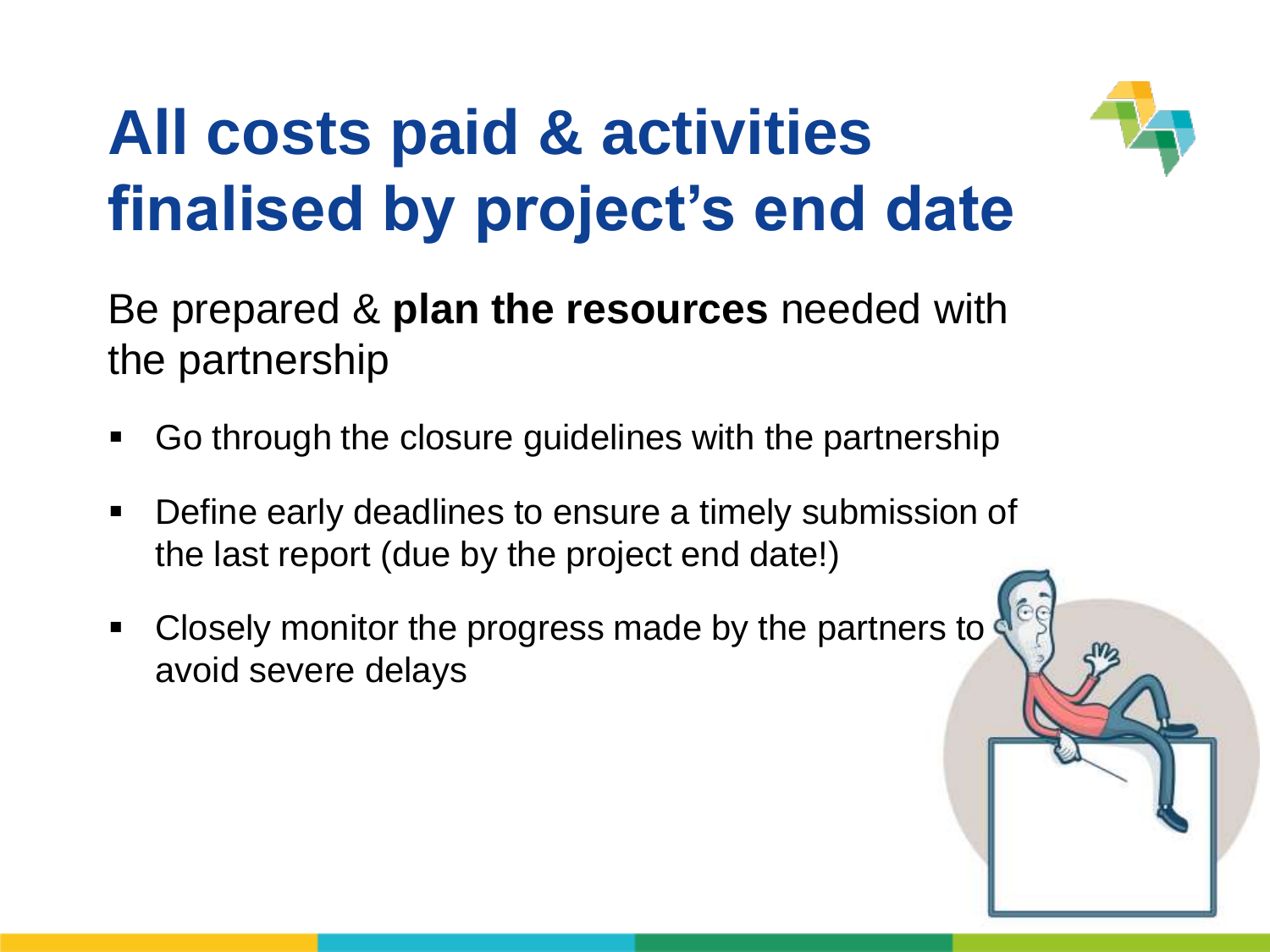#### **On-the-spot checks**



In the context of Interreg Europe, they are useful to check in more depth:

- the proper functioning of internal processes (ordering, accounting, payment)
- the existence & delivery of goods and services (meetings with staff, publications, equipment)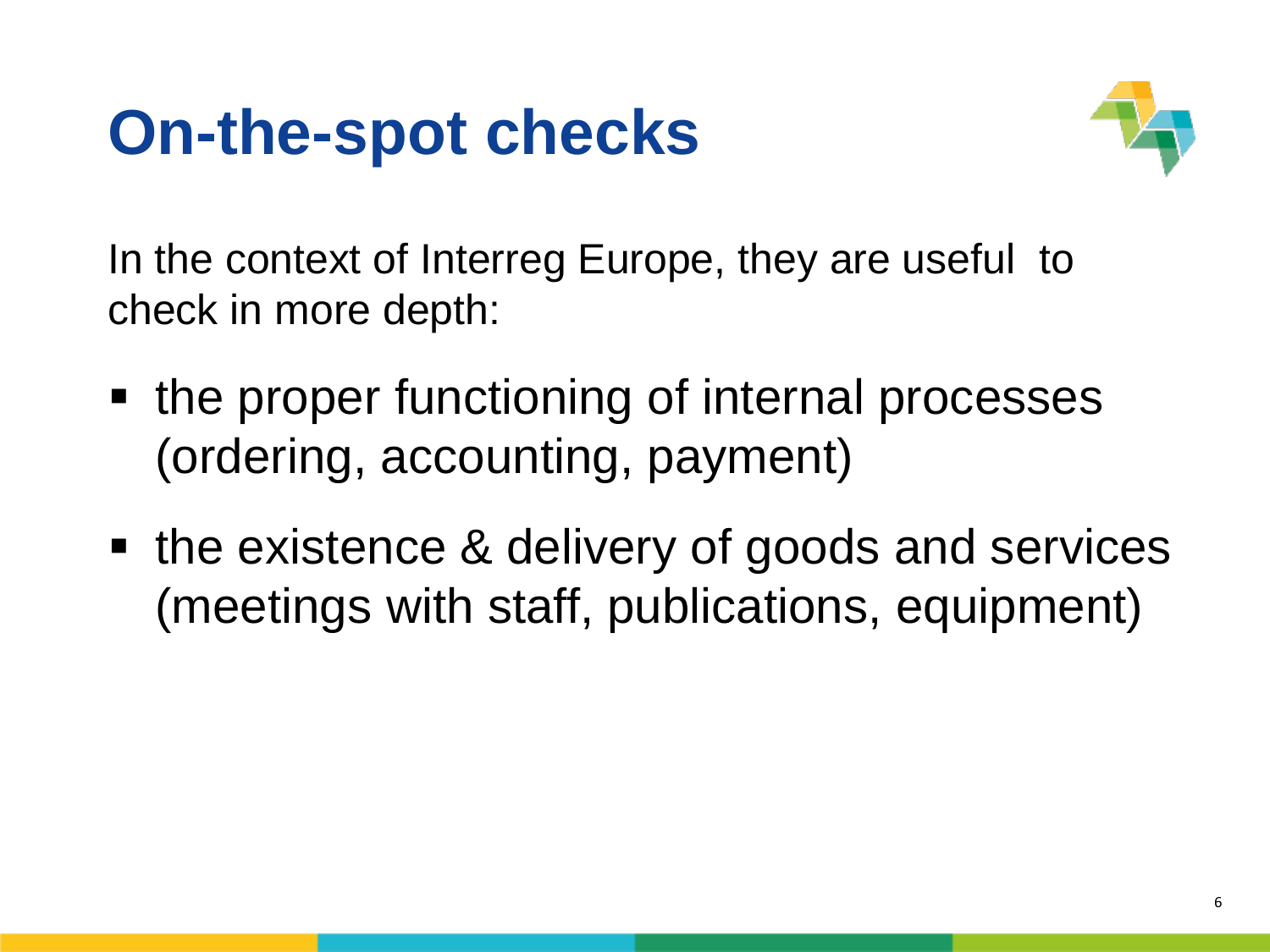### **Comply with the on-the-spot check requirement**



A project can be **closed only if** the FLC has carried out the **on-the-spot check once** in the project life time.

- Check if any of your partners have not yet had their on-the-spot (see section 3.2.6 of your penultimate PR)
- **If not, get in touch with your partner(s) to have one** arranged



 In some countries, these checks may also be done on a sample basis under certain conditions (check 'In my country' section of our website).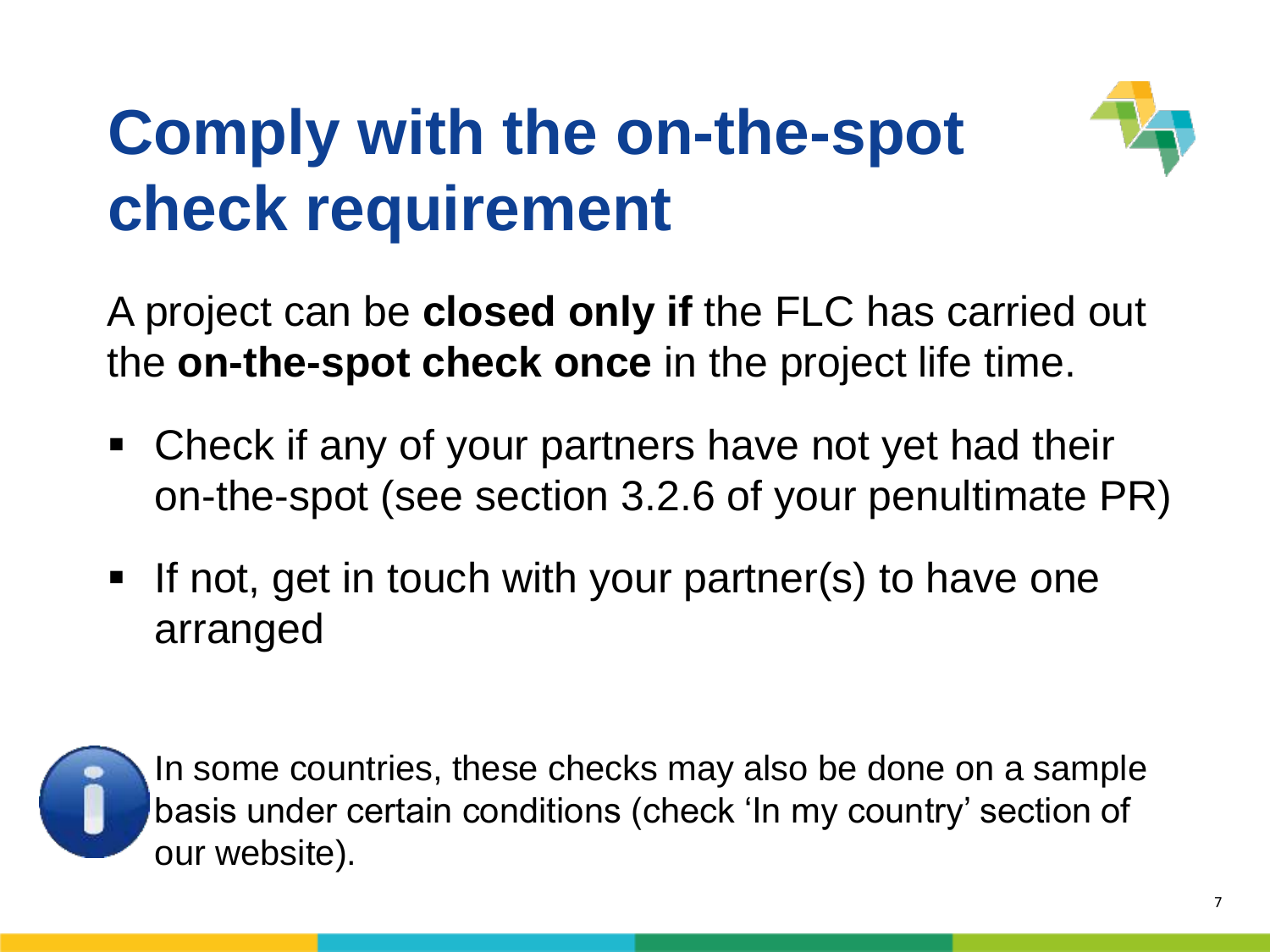### **Comply with the on-the-spot check requirement**



In case of difficulties due to the COVID-19 pandemic, **get in touch** with your FLC approbation body or centralised first level control body.

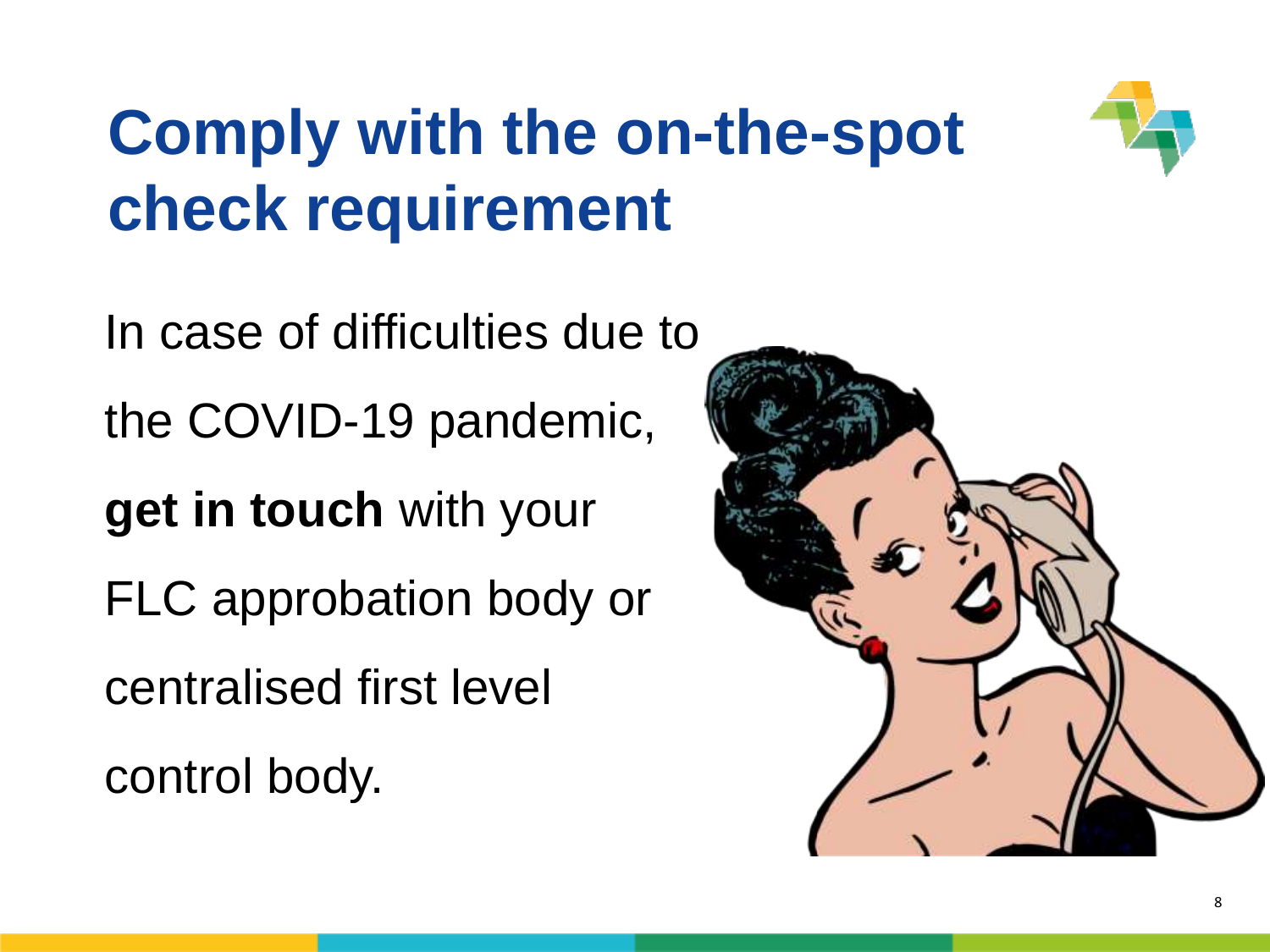



Make sure that **all expenditure** linked to the project has been **certified** and **included** in a progress report for **all your partners**!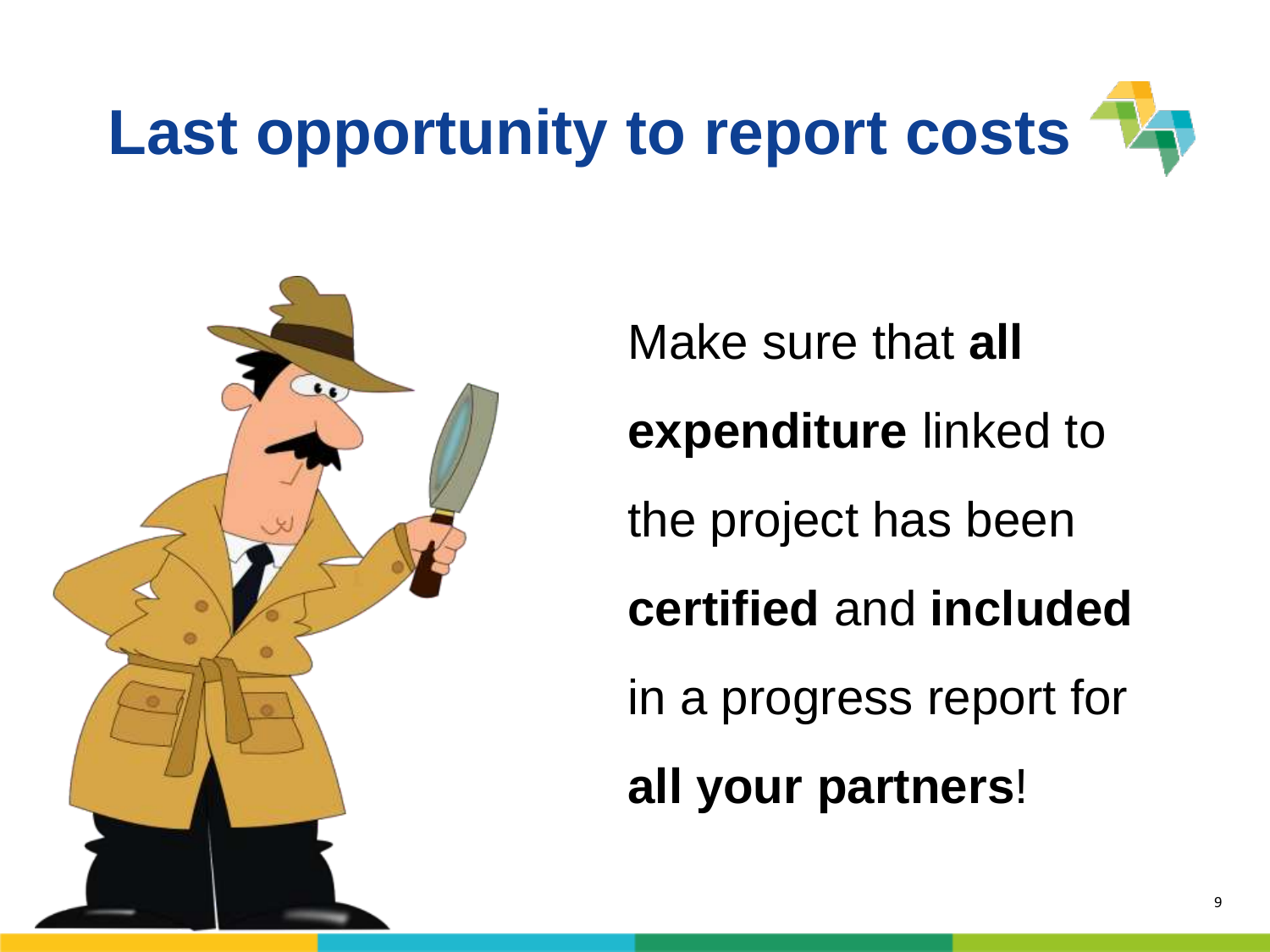### **Archiving obligations**



**Reg (EU) No 1303/2013 - Article 140**: each partner organisation is required to archive documents related to the project's implementation for a **minimum period**

= 2 years after 31 December following the submission to the EC of the programme's annual accounts where the last project's progress report is included

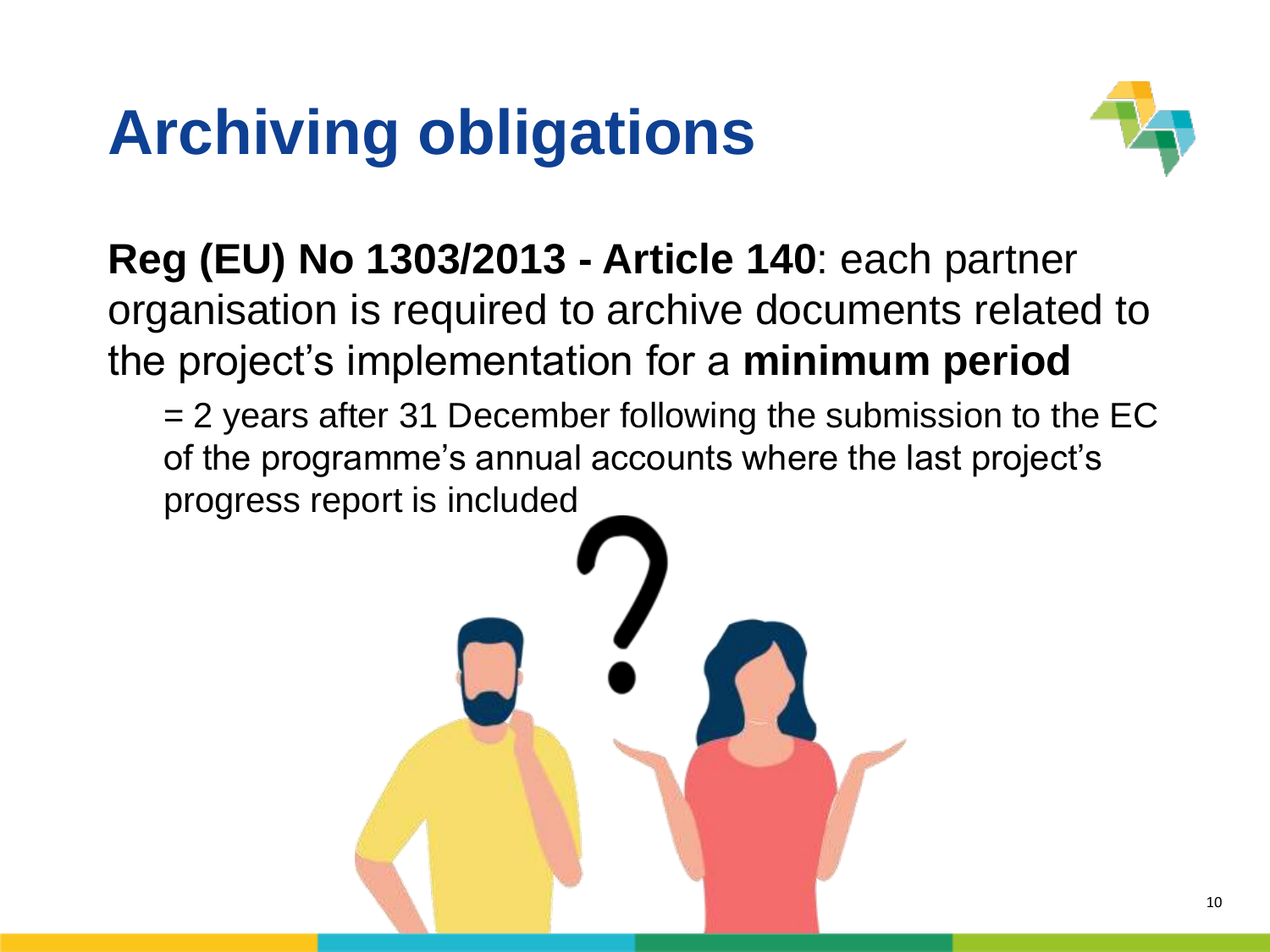## **How to archive? For how long?**

#### **How?**

 Supporting documents have to be kept either in originals or certified true copies or in electronic versions.

#### **How long?**

**Information on the concrete period communicated via** email as soon as we know it



 Possibly longer archiving periods (e.g. national laws) have to be taken into account!

**Programme manual, section 6.4.2**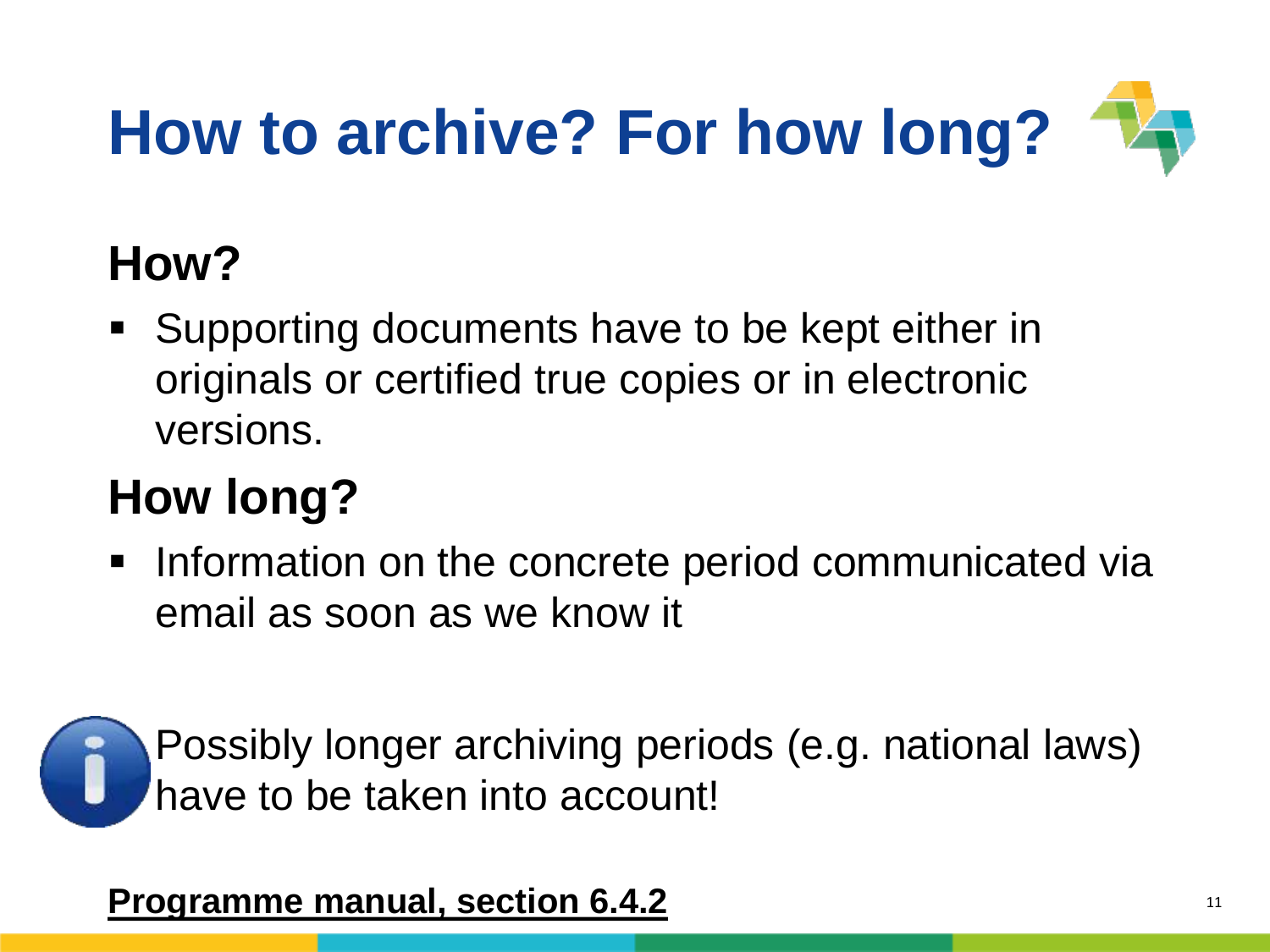### **Keep your website updated**



Consider publishing a news article summarising any policy changes achieved by your partners.

Focus on what specifically changed in your policies and your partner regions thanks to the project.

> Highlight which ideas and good practices from your partners inspired the changes.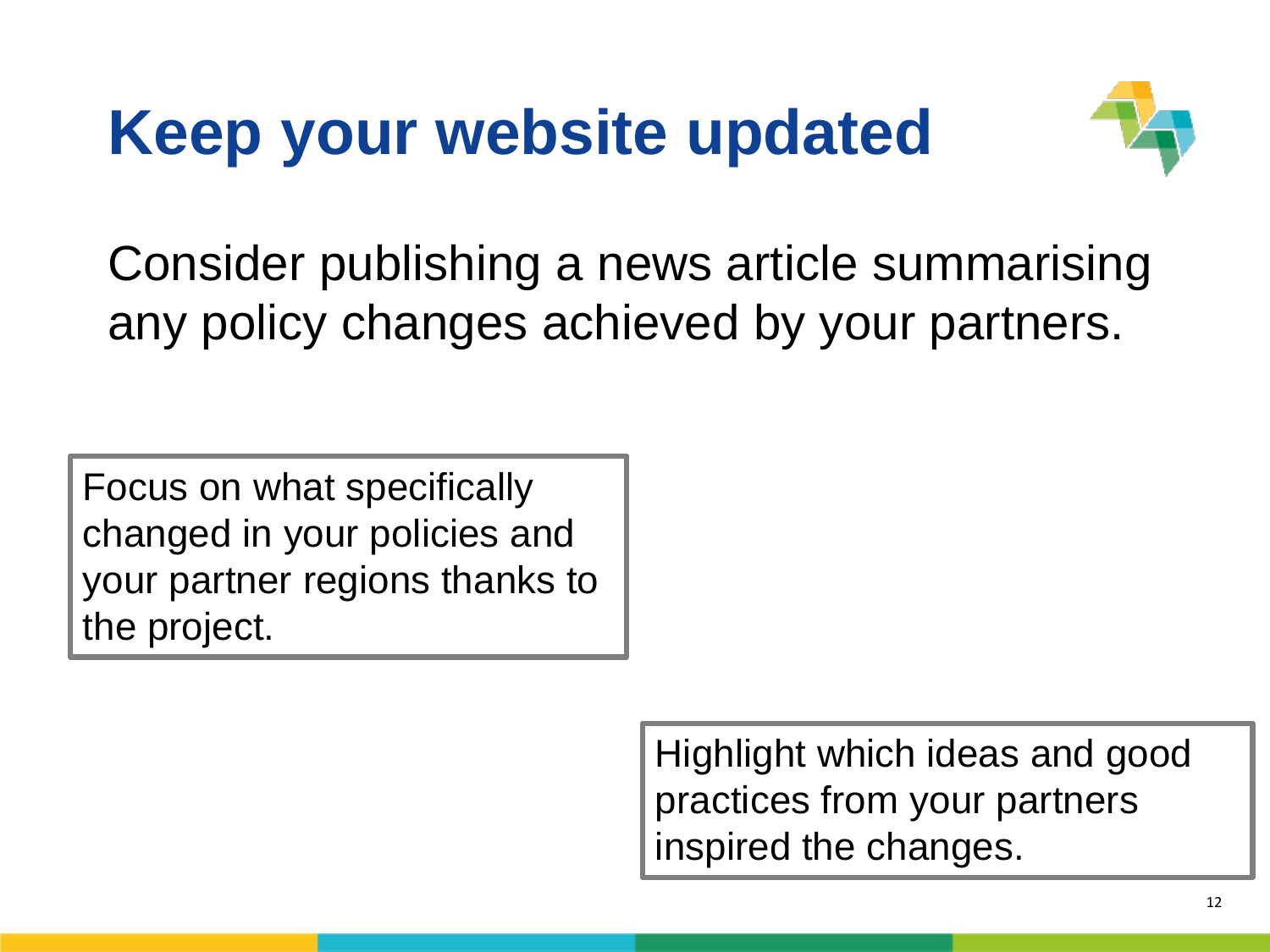#### **To sum up...**



- 1. All activities finalised and costs paid by project end date
- 2. All partners comply with the on-the-spot check requirement
- 3. All expenditure linked to the project has been certified by a FLC and included in a PR
- 4. All project documents are archived by all partners
- 5. Keep updating your website with any results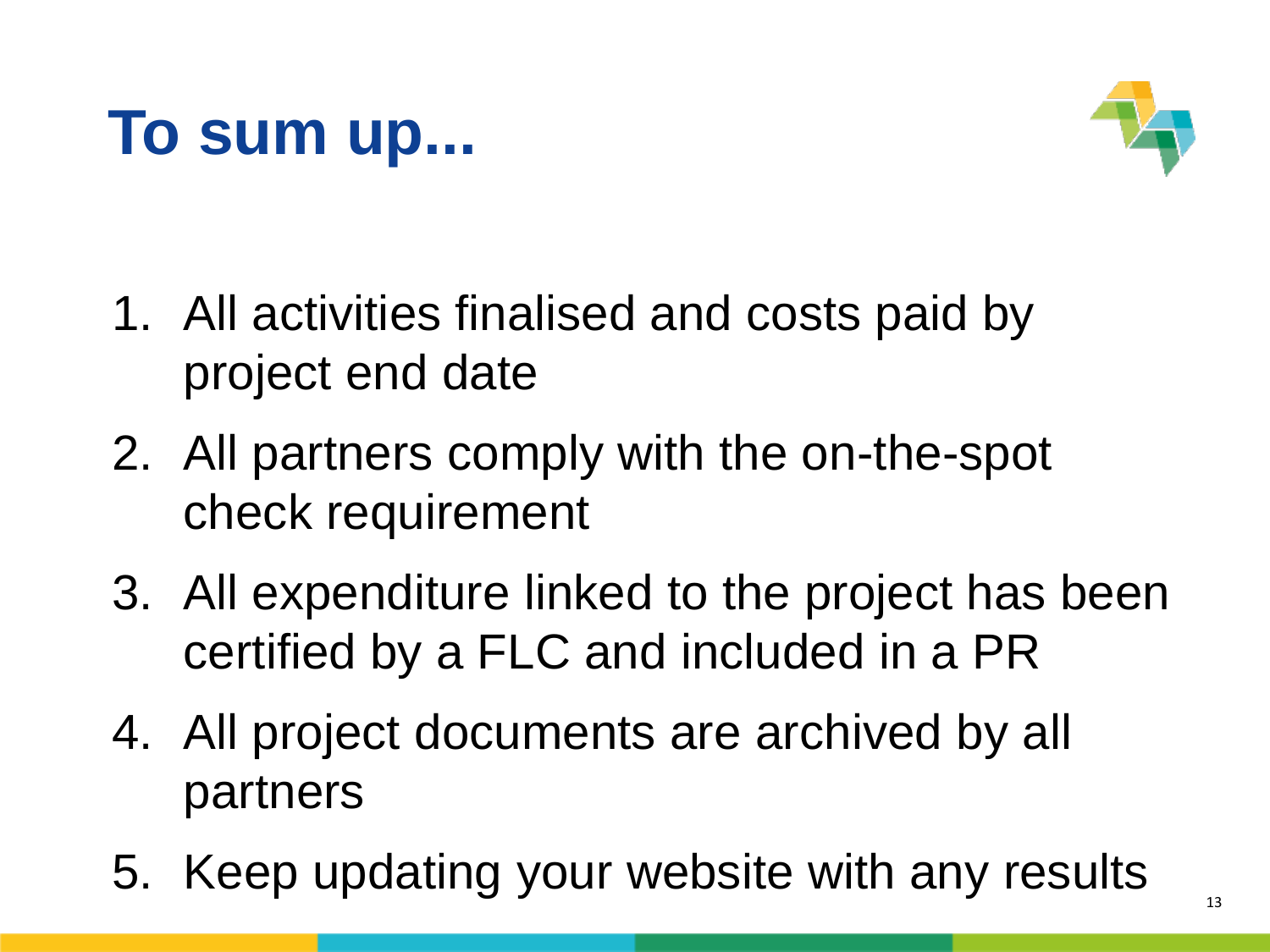

#### **Project testimony**

#### Ignacio Rada IkerConsulting | University of Bremen, **Germany**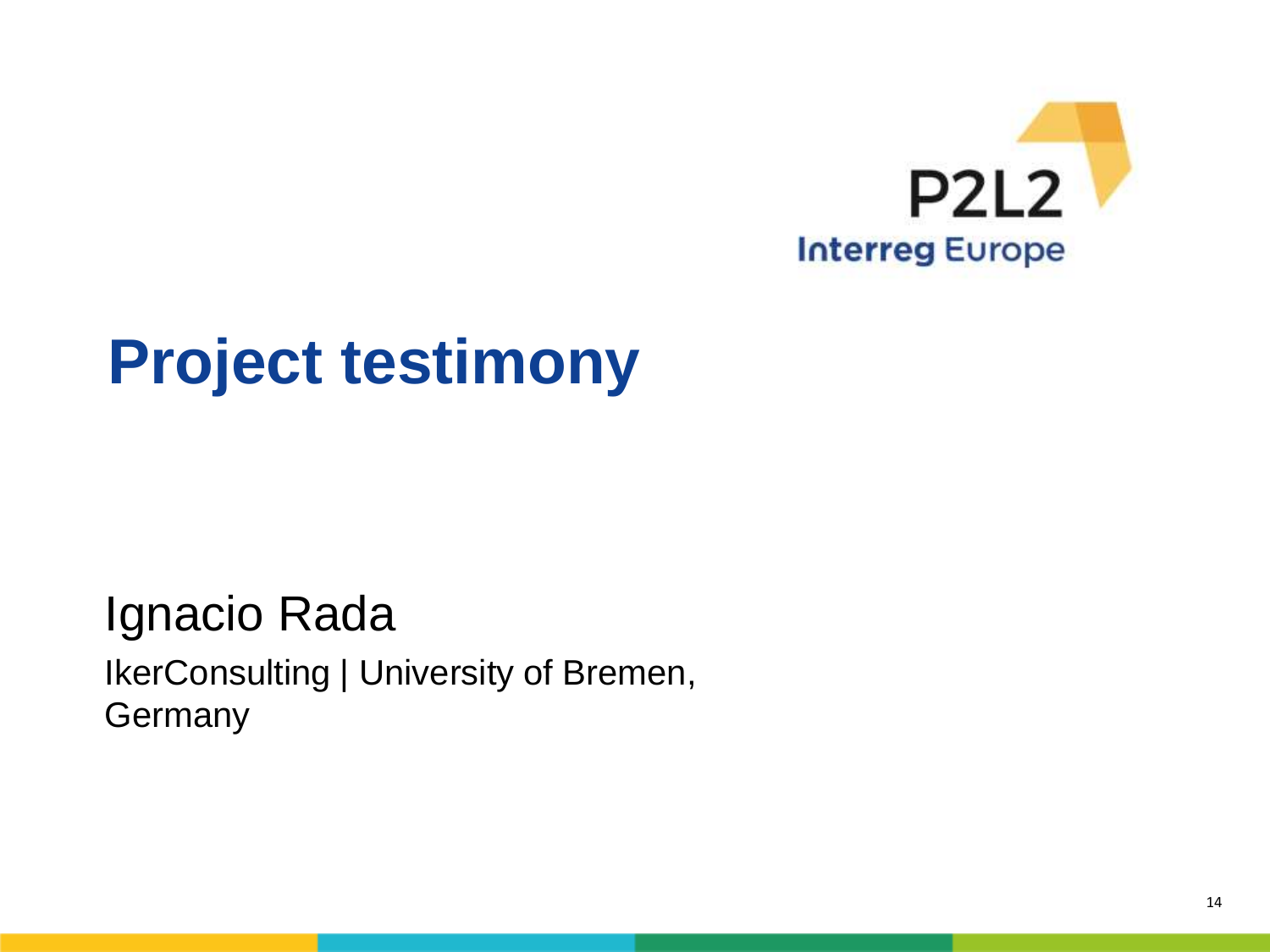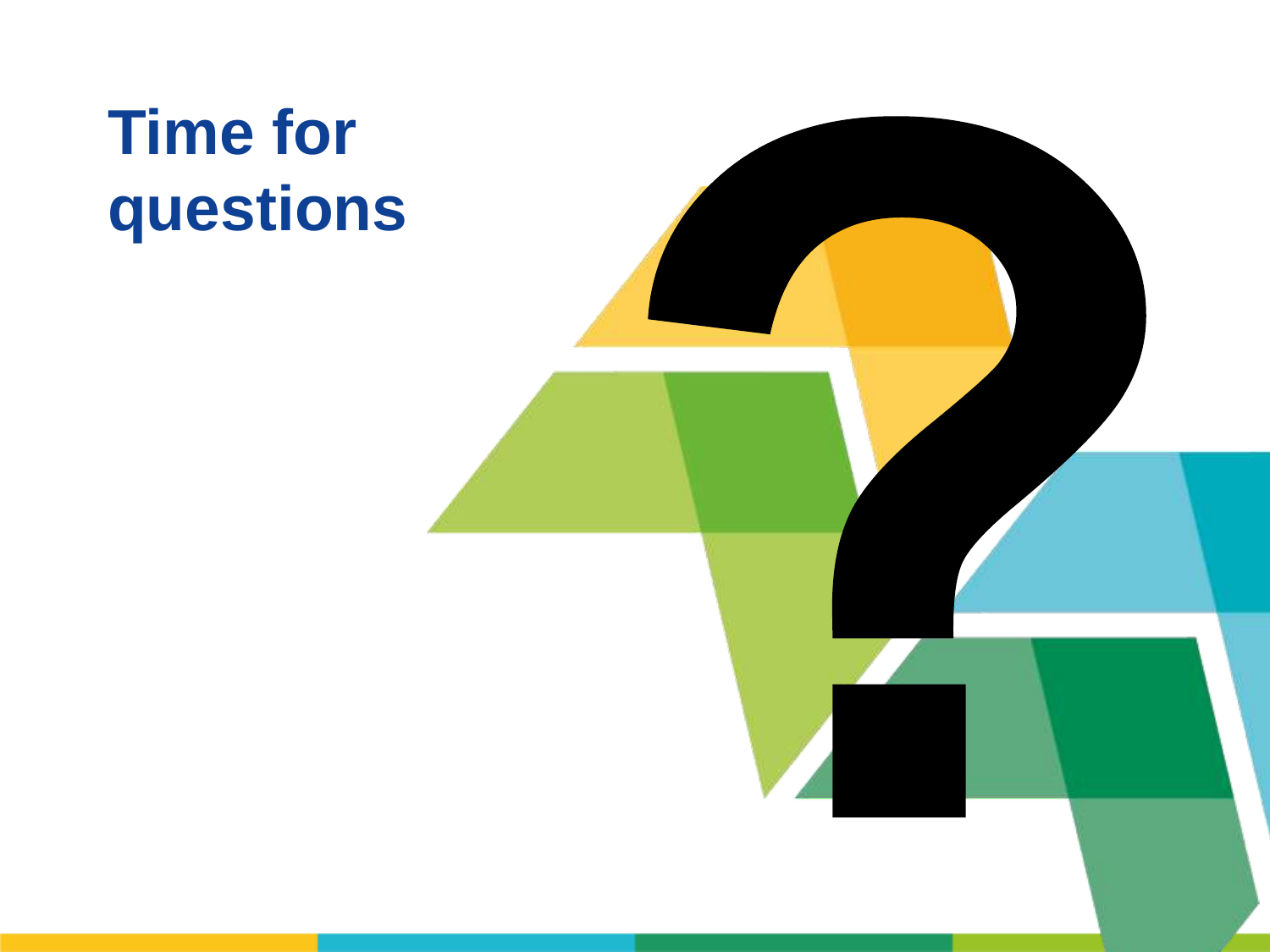

### **What should I take away from today?**

- 1. Finalise and pay all activities
- 2. Do all on-the-spot checks
- 3. Certify and report all expenditure
- 4. Archive all project documents
- 5. Update your website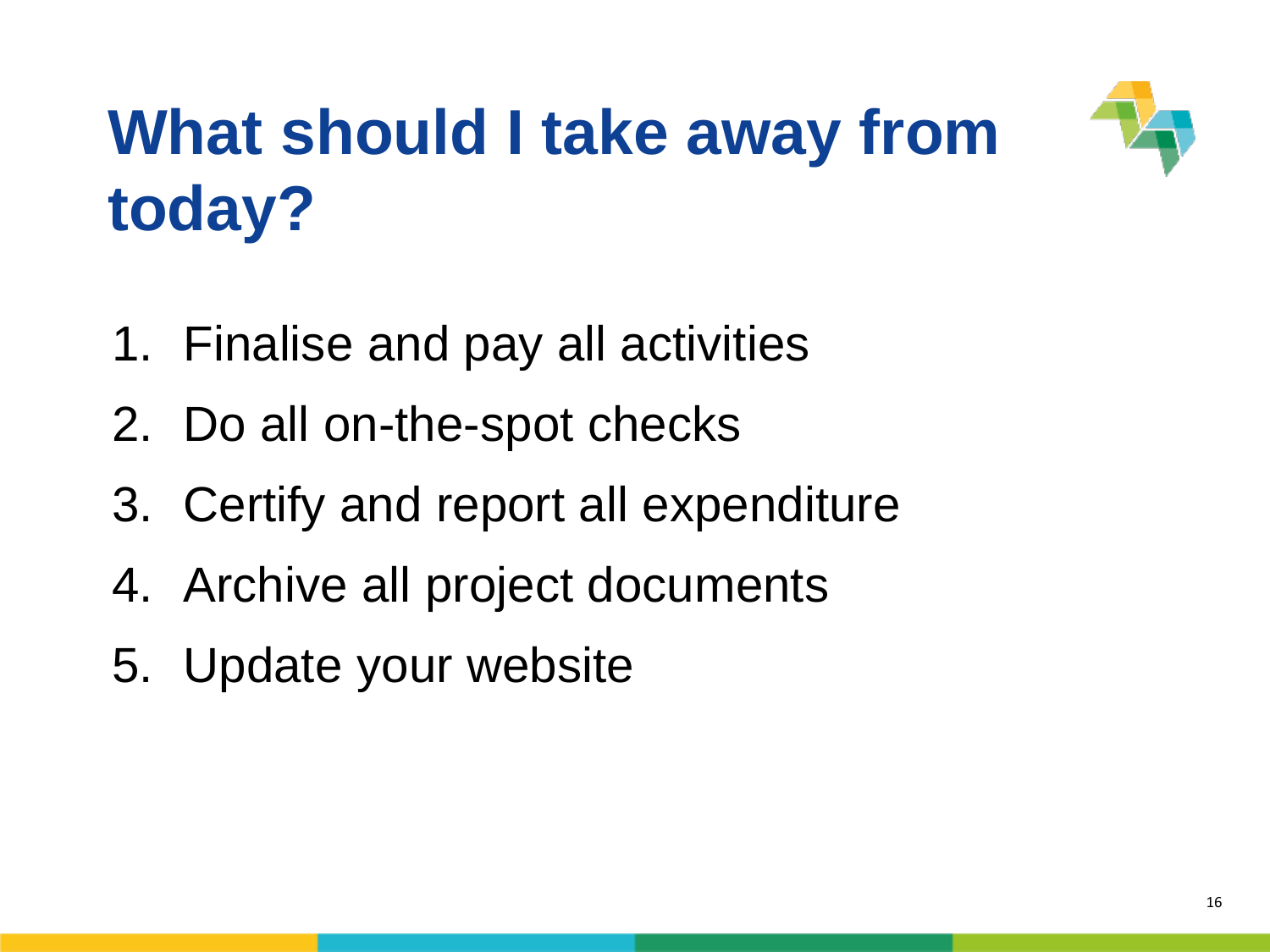



**What When**

**Communicating project results – online 26 November**

**30 stories event – online 10 December**

**Remember to vote!**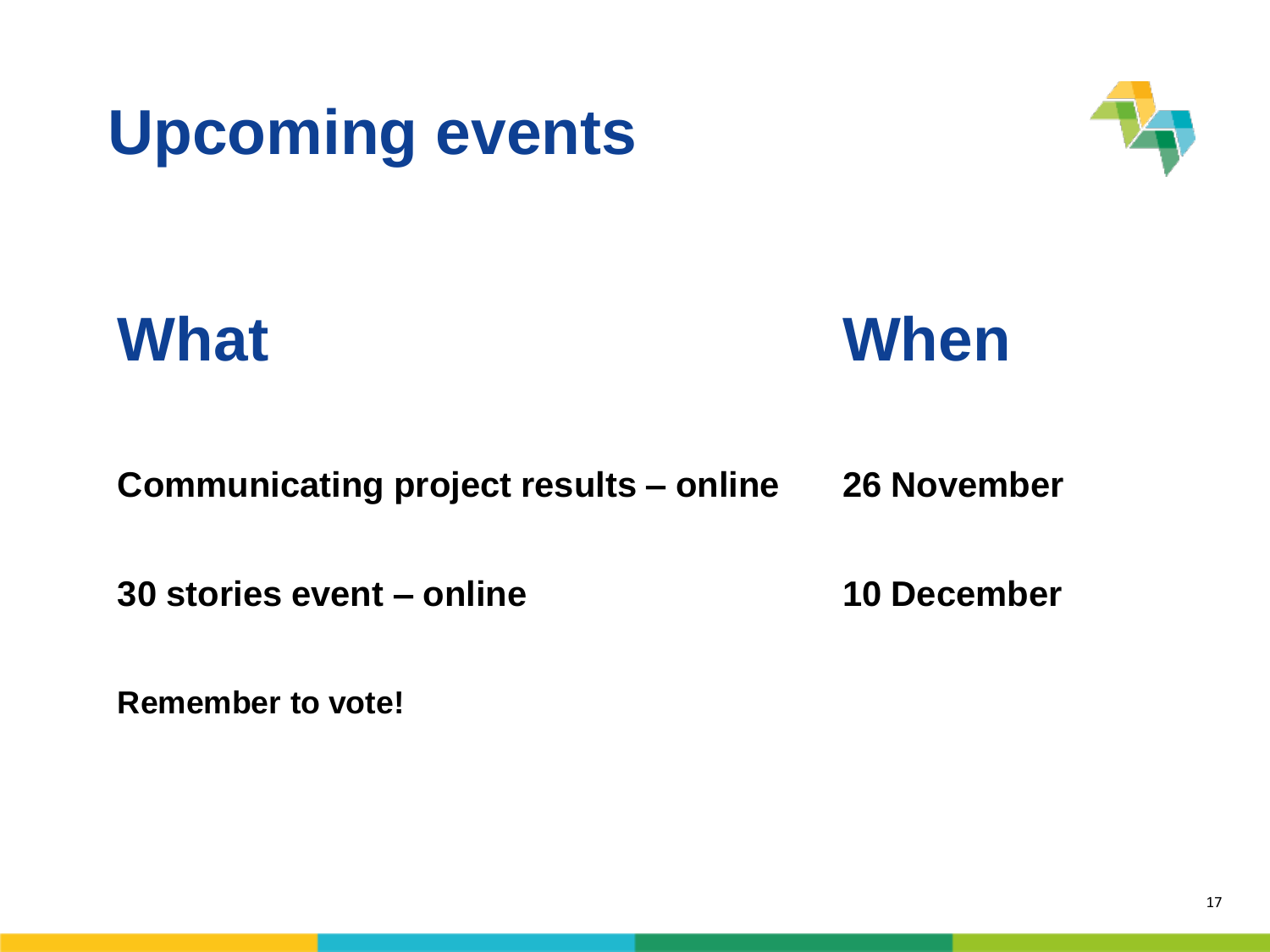#### **Useful links**



Programme manual

"Project closure" (Section 6.4)

https://www.interregeurope.eu/aboutus/programme-manual/

Programme website www.interregeurope.eu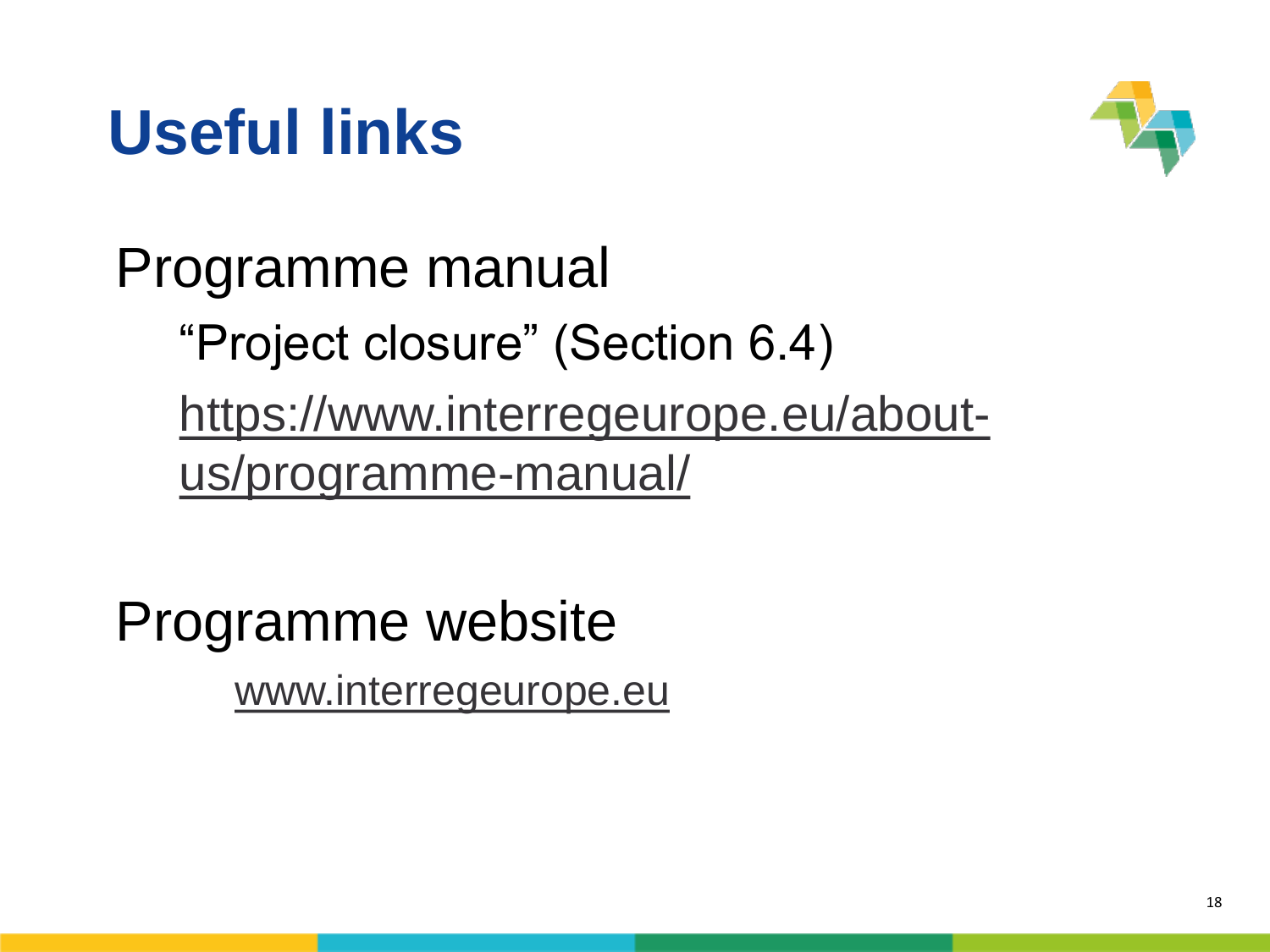